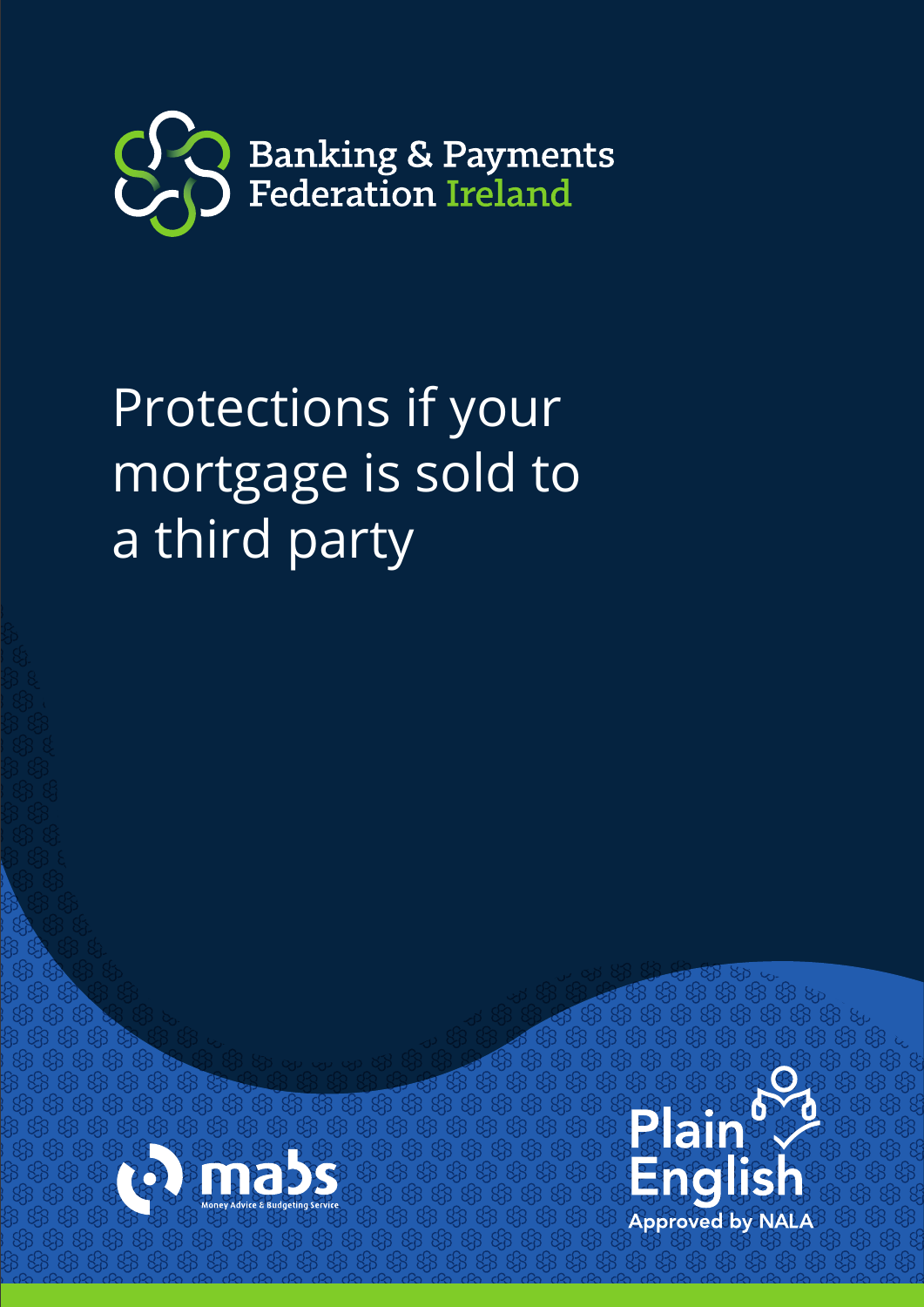This factsheet tells you about how your mortgage is protected if it is sold to a third party. First, we explain the law on protecting your mortgage, then we provide information on how this law applies if your mortgage is sold on.

**In this factsheet we include information on:**

- **the Central Bank's Code of Conduct on Mortgage Arrears (CCMA),**
- **the Mortgage Arrears Resolution Process (MARP),**
- **the Banking & Payments Federation Ireland (BPFI) and the Money Advise & Budgeting Service (MABS) Framework Agreement,**
- **what happens if your mortgage is sold to a third party, and**
- **credit servicing firms.**

### What protections do I have if I fall behind on my mortgage repayments?

**Central Bank's Code of Conduct on Mortgage Arrears (CCMA)** Your mortgage is protected by the Central Bank's CCMA. If you fall behind on your mortgage repayments or if you tell your bank that you are at risk of falling behind on your repayments, your bank must follow the CCMA rules.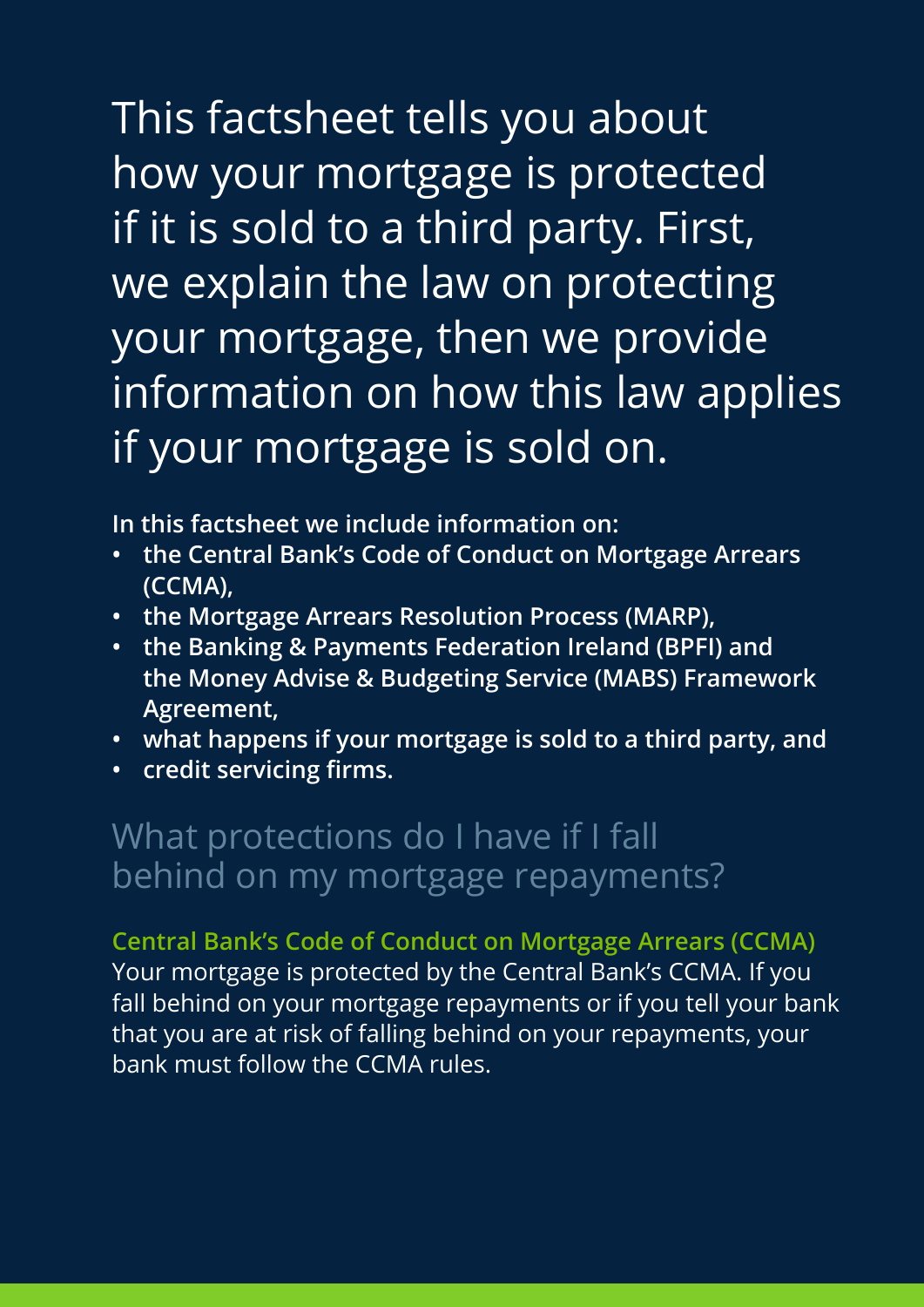# How does the CCMA work?

#### **Mortgage Arrears Resolution Process (MARP)**

Under the Central Bank's CCMA, your bank must follow the Mortgage Arrears Resolution Process (MARP). This process sets out:

- how your bank should contact you, and
- what information your bank should give you. It also sets out what information your bank will need from you to:
	- look at your financial situation, and
	- understand what repayments you can make towards your mortgage.

At this stage in the process, your bank will or will not offer you an alternative repayment arrangement (ARA). If your bank does not offer you an ARA, it must set out the reasons why and notify you that you have a right to appeal its decision to your bank's Appeals Board.

### Protection under the BPFI and MABS Framework Agreement

In addition to the Central Bank's CCMA, Banking & Payments Federation Ireland (BPFI) and the Money Advice & Budgeting Service (MABS) have developed a framework agreement. This framework agreement outlines how borrowers in long-term mortgage arrears will be helped to work with their lender. The framework agreement is called *BPFI-MABS Framework Agreement for Late-Stage Mortgage Arrears.* 

#### **Cases it applies to**

This framework agreement sets out the steps that the two parties will take to work together to find a resolution to the borrower's arrears. They will do this mindful of the fact that these are cases that have exhausted the MARP process or that are entering or have entered the legal process.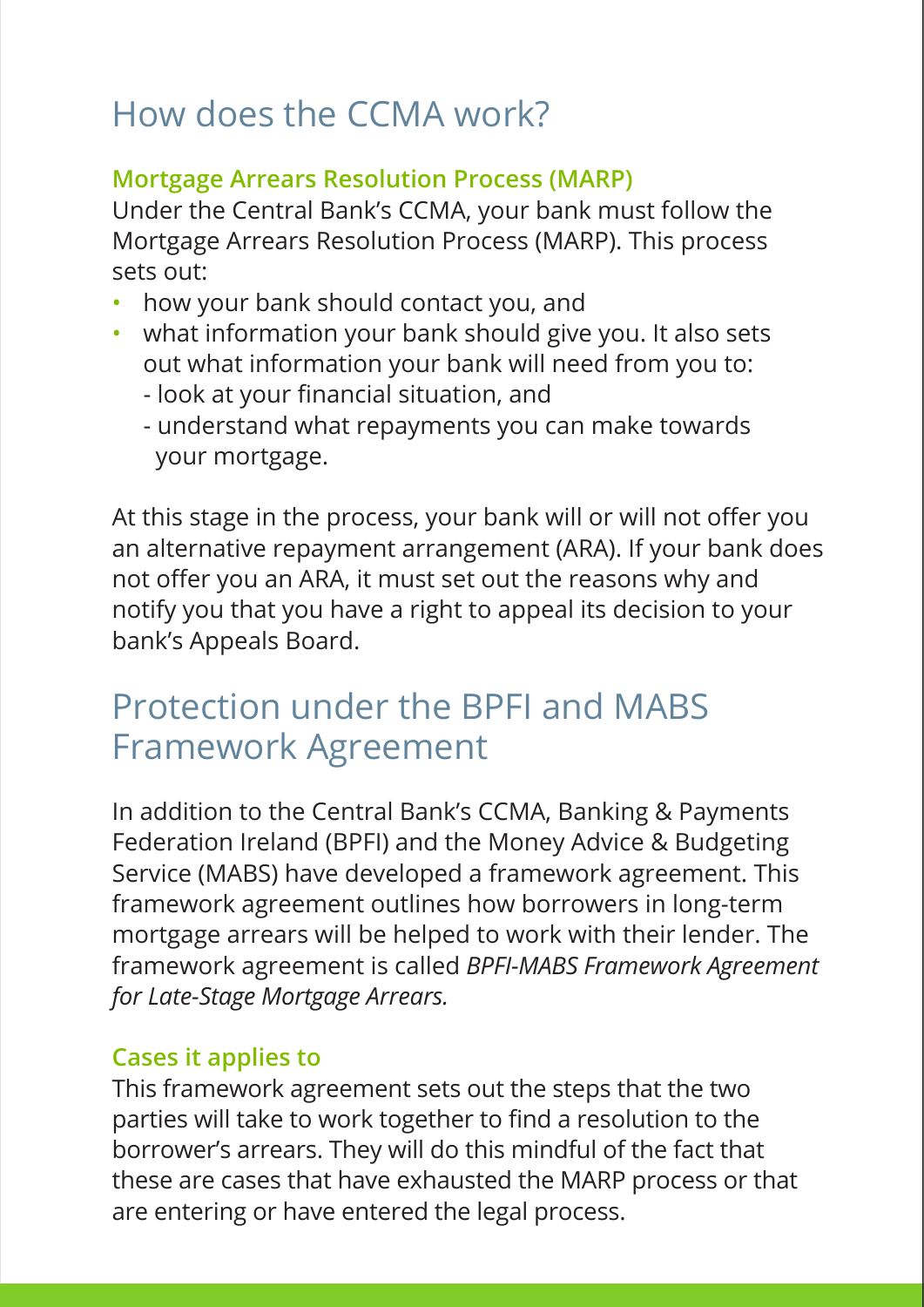The cases that apply to this framework agreement are already treated as priority cases by mortgage lenders, and the involvement of a MABS Dedicated Mortgage Arrears (DMA) advisor will provide further independent mortgage arrears advice to such borrowers.

### What protections apply if my bank sells my mortgage to a third party?

If your bank sells your mortgage to a third party, the company that buys your mortgage must still apply the protections of the CCMA to your mortgage.

#### **Credit servicing firms**

The third party that buys a mortgage must appoint a 'credit servicing firm' to manage it. The law covering this is the Consumer Protection (Regulation of Credit Servicing Firms) Act 2015.

The credit servicing firm will inform you about changes to interest rates and payments due.

The credit servicing firm will now manage your mortgage by:

- collecting repayments on your loan,
- managing complaints, and
- helping you when you may be in financial difficulty.

Credit servicing firms are authorised by the Central Bank.

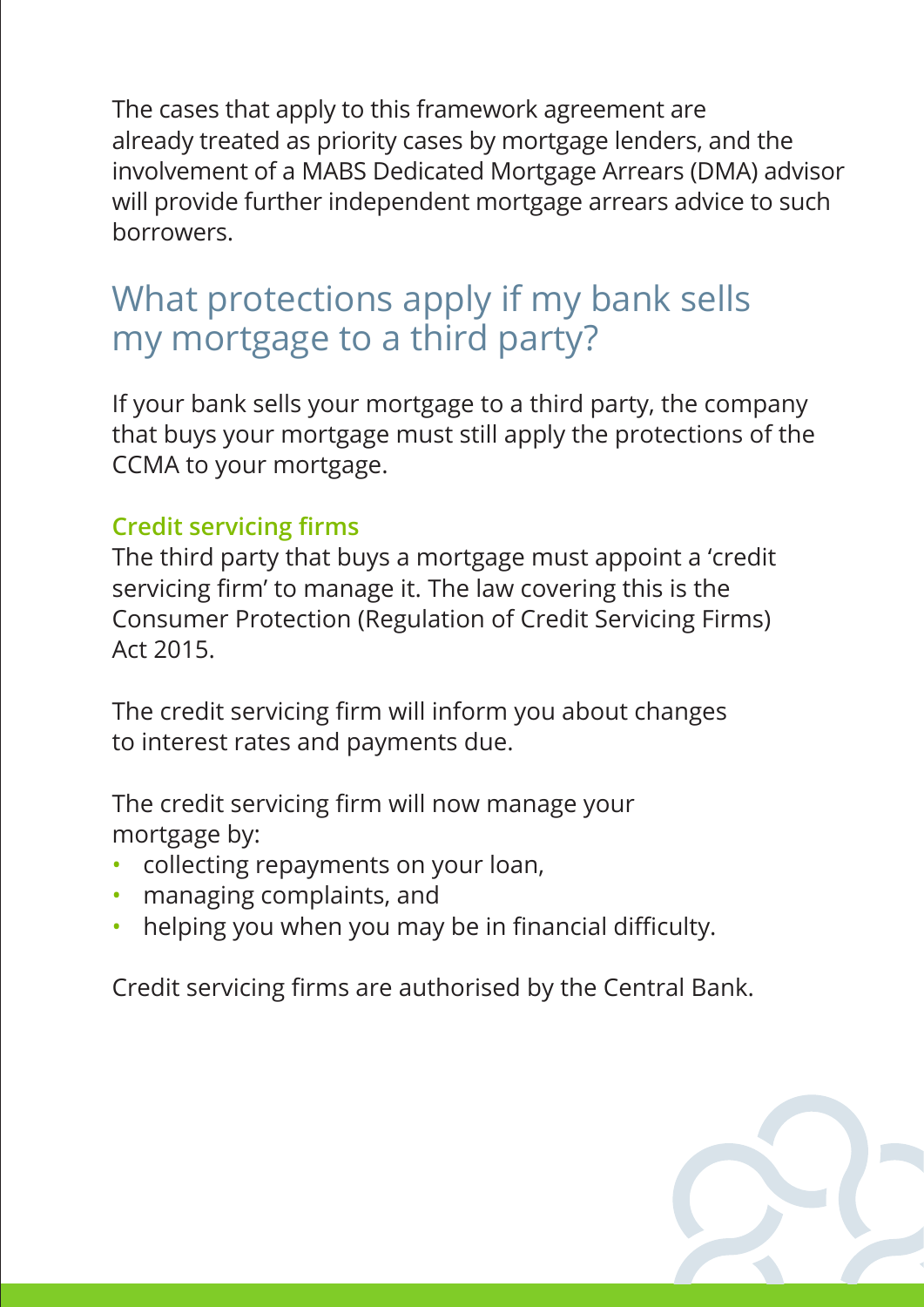# More information about who created this sheet

The Citizens Information Board and Banking & Payments Federation Ireland (BPFI) worked together to develop this factsheet.

The Citizens Information Board is the statutory body that supports the provision of information, advice and advocacy on a broad range of public and social services. The Citizens Information Board funds and supports the Money Advice & Budgeting Service (MABS). MABS is the State's money advice service, guiding people through dealing with problem debt. MABS is free, confidential and independent.

BPFI represents the banking sector in Ireland. It works on behalf of more than 100 domestic and international member institutions.

# Where can I go for more information?

You can get more information from the MABS website at www.mabs.ie

BPFI's webpage sets out the range of options available to you if you find that you have missed some repayments on your mortgage. The information is available on BPFI's webpage at www.bpfi.ie/customer-assist/personal-customers/debtmanagement/